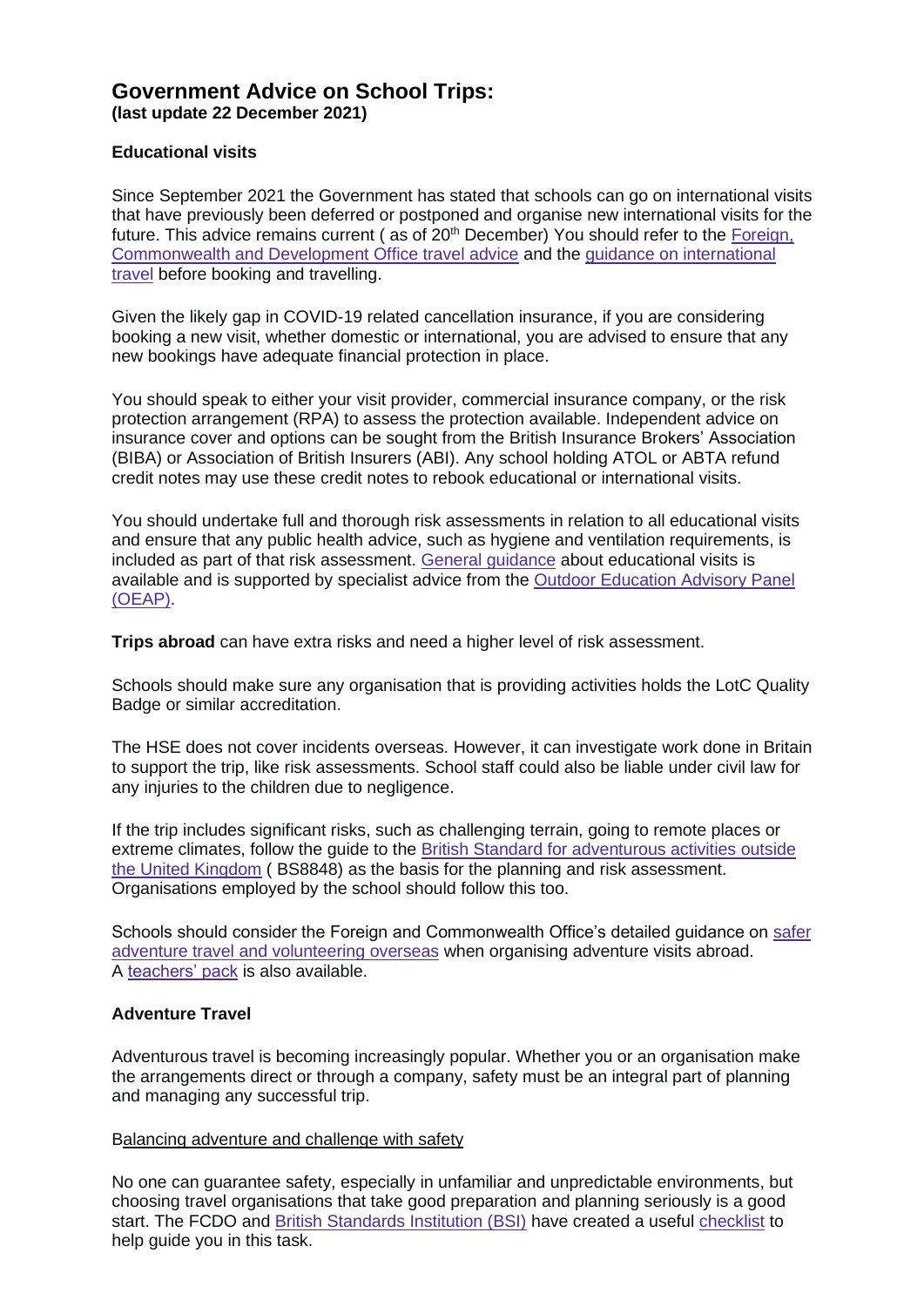# Checking out safety standards

- if you choose an organisation that prepares properly you are more likely to stay safe on your trip
- don't just assume that safety is well managed: check with whoever makes the arrangements and find out what safety standard(s) the organisers adhere to - e.g. do they use BS 8848?
- ask for evidence of how they comply with the standard(s), including the provider's responsibility for making checks on sub-contractors providing accommodation, transport and activities
- read the contract being offered and be clear about who is responsible for all parts of the venture, including any outsourced elements, how these are checked; and ask about roles (who precisely is responsible for what)

# What is BS 8848?

[BS 8848](https://www.bsigroup.com/LocalFiles/en-GB/consumer-guides/resources/BSI-Consumer-Brochure-Adventurous-Activities-UK-EN.pdf) provides a rigorous framework for adventure providers to properly manage risks on adventure trips abroad. As with all British Standards, BS 8848 is voluntary. However, for a company to claim they comply with it, and for it to be effective in minimising risks, adventure providers must fully implement all the measures in the Standard.

The information provided by BS 8848 is not only for adventure providers. It is also for organisers of educational activities abroad including university and academic fieldwork, gap year experience, charity challenges and research expeditions. Individuals can also refer to it to help satisfy themselves that their potential provider has planned effectively, has good procedures in place, and is able to manage safety overseas. See [BSI's guide to Safer](https://www.bsigroup.com/LocalFiles/en-GB/consumer-guides/resources/BSI-Consumer-Brochure-Adventurous-Activities-UK-EN.pdf)  [Adventures](https://www.bsigroup.com/LocalFiles/en-GB/consumer-guides/resources/BSI-Consumer-Brochure-Adventurous-Activities-UK-EN.pdf) to help with this.

Before committing to a particular adventure trip, any organisation identifiable as "the provider" should find out:

- what exactly is involved in the venture and are there any risky activities planned?
- where/what is the sleeping accommodation?
- who is responsible for individual parts or aspects of the trip?
- who is the person or organisation (the venture provider) with overall responsibility for all parts of the venture, including those run by third parties?
- has the venture leader and the team members got sufficient training and experience of similar ventures, activities and environments?
- are there contact details to let you ask previous participants about their experiences?
- what level of physical fitness, experience and skill level is needed to take part?
- is any pre-trip training required and what equipment is needed?
- are particular vaccinations or anti malaria precautions recommended?
- is there any guidance on coping with environment-related illnesses, for example heatstroke, or altitude sickness?
- what evidence do they have of using the safety standard properly?

## What happens in an emergency?

Despite careful planning, emergencies can and do arise, so make sure are fully aware of how emergencies will be dealt with. Make sure you have answers to the following questions:

- will the provider pay for any costs directly, or will you be expected to pay and be refunded later?
- what aspects of your trip are not covered by the provider's insurance, and what additional insurance as a participant do you need to obtain?